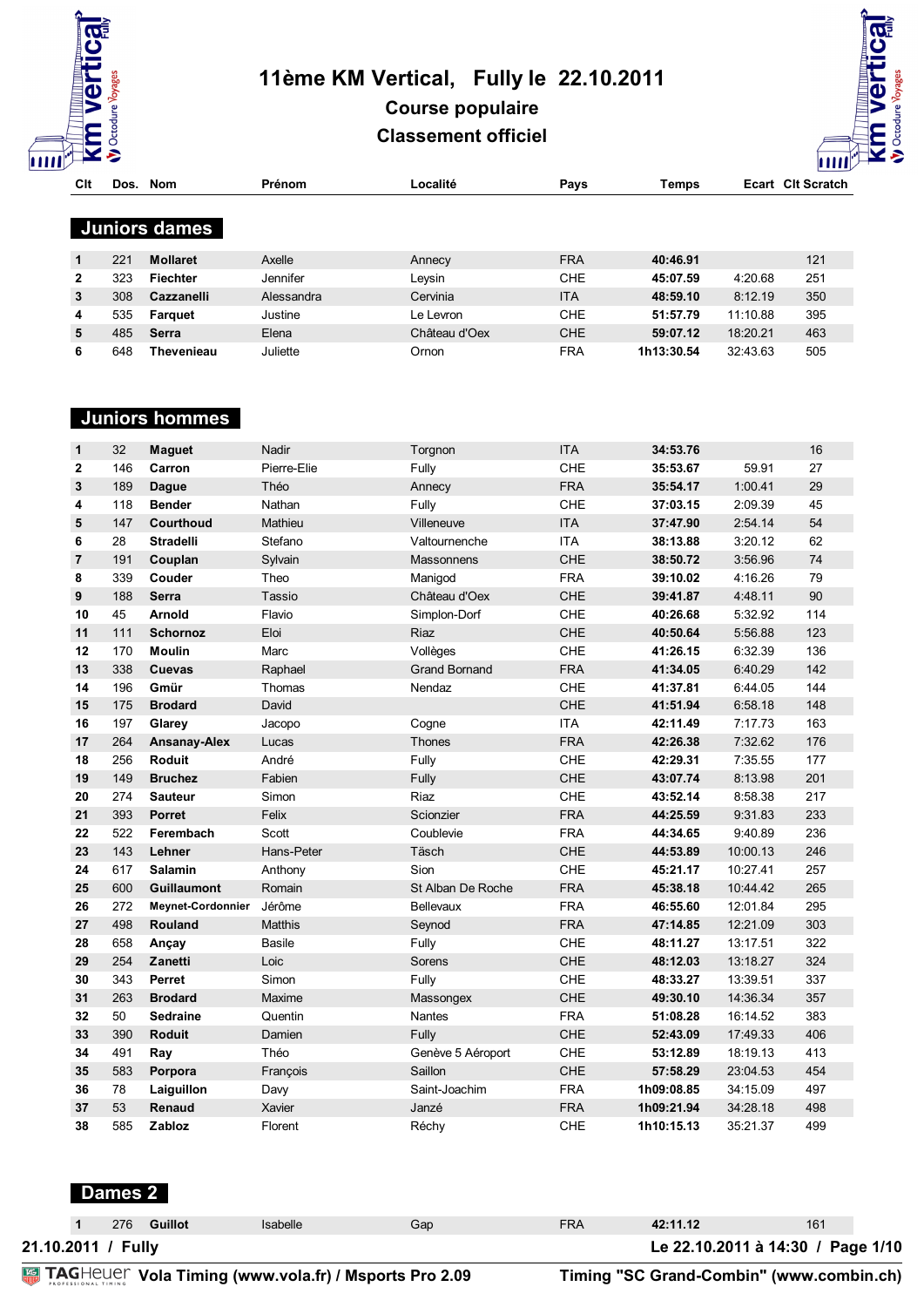| Clt            | Dos. | Nom             | <b>Prénom</b>   | Localité           | Pays       | Temps      |          | Ecart Clt Scratch |
|----------------|------|-----------------|-----------------|--------------------|------------|------------|----------|-------------------|
|                |      |                 |                 |                    |            |            |          |                   |
| $\overline{2}$ | 447  | <b>Barbey</b>   | Pierrette       | <b>Morlon</b>      | <b>CHE</b> | 46:04.93   | 3:53.81  | 271               |
| 3              | 471  | <b>Bardy</b>    | Agnès           | Morzine            | <b>FR</b>  | 46:11.17   | 4:00.05  | 273               |
| 4              | 443  | <b>Bonnevie</b> | Daniele         | Meribel Les Allues | <b>FRA</b> | 47:26.05   | 5:14.93  | 308               |
| 5              | 510  | Terrapon        | Georgette       | Semsales           | <b>CHE</b> | 50:34.71   | 8:23.59  | 375               |
| 6              | 402  | <b>Vuaillet</b> | Marie-Christine | Thoiry             | <b>FRA</b> | 52:25.88   | 10:14.76 | 402               |
|                | 597  | <b>Berra</b>    | Marylaure       | Choëx              | <b>CHE</b> | 56:35.99   | 14:24.87 | 445               |
| 8              | 605  | <b>Bridy</b>    | Chantal         | Leytron            | <b>CHE</b> | 58:10.68   | 15:59.56 | 458               |
| 9              | 625  | Martin          | Pascale         | Annemasse          | <b>FRA</b> | 1h13:32.35 | 31:21.23 | 506               |
| 10             | 566  | <b>Tissot</b>   | Marlène         | Montet             | <b>CHE</b> | 1h19:29.38 | 37.1826  | 510               |

# **Dames 1**

| $\mathbf 1$    | 215 | <b>Borcard</b>           | Colette       | Fribourg              | <b>CHE</b> | 40:06.31   |          | 104 |
|----------------|-----|--------------------------|---------------|-----------------------|------------|------------|----------|-----|
| $\mathbf{2}$   | 213 | <b>Etzenberger</b>       | Nathalie      | Brig-Gamsen           | <b>CHE</b> | 40:41.74   | 35.43    | 119 |
| 3              | 661 | Ançay-Carron             | Véronique     | Fully                 | <b>CHE</b> | 42:14.12   | 2:07.81  | 168 |
| 4              | 220 | <b>Miravalle</b>         | Raffaella     | Ceresole Reale        | <b>ITA</b> | 42:15.65   | 2:09.34  | 169 |
| 5              | 255 | Vaudan                   | Mary-Jérôme   | Montagnier            | <b>CHE</b> | 42:16.05   | 2:09.74  | 170 |
| 6              | 468 | <b>Fiou</b>              | Milena        | Aoste                 | <b>ITA</b> | 43:07.38   | 3:01.07  | 199 |
| $\overline{7}$ | 345 | <b>Näfen</b>             | Lucia         | <b>Glis</b>           | <b>CHE</b> | 43:09.47   | 3:03.16  | 202 |
| 8              | 571 | <b>Schulthess</b>        | Catherine     | La Sagne              | <b>CHE</b> | 44:00.81   | 3:54.50  | 220 |
| 9              | 365 | <b>Ziegler</b>           | Monika        | Bern                  | <b>CHE</b> | 45:52.41   | 5:46.10  | 268 |
| 10             | 317 | <b>Meynet-Cordonnier</b> | Martine       | <b>Bellevaux</b>      | FR.        | 46:19.45   | 6:13.14  | 278 |
| 11             | 397 | <b>Pfammatter</b>        | Astrid        | Mund                  | <b>CHE</b> | 46:44.43   | 6:38.12  | 292 |
| 12             | 442 | <b>Bordet</b>            | Sandrine      | Chatel                | <b>FRA</b> | 47:40.28   | 7:33.97  | 315 |
| 13             | 556 | <b>Cheda Pantini</b>     | Lara          | Gordevio              | <b>CHE</b> | 48:19.19   | 8:12.88  | 330 |
| 14             | 590 | Joehr                    | Martina       | Zurich                | <b>CHE</b> | 55:41.02   | 15:34.71 | 439 |
| 15             | 565 | <b>Witschard</b>         | Christiane    | Fully                 | <b>CHE</b> | 57:33.75   | 17:27.44 | 450 |
| 16             | 584 | <b>Noel</b>              | Véronique     | Crissier              | <b>CHE</b> | 57:35.02   | 17:28.71 | 451 |
| 17             | 593 | <b>Birot</b>             | <b>Marion</b> | Le Rouret             | <b>FRA</b> | 58:38.84   | 18:32.53 | 460 |
| 18             | 630 | <b>Turon</b>             | Odile         | Saint Martin La Porte | <b>FRA</b> | 58:50.26   | 18:43.95 | 462 |
| 19             | 619 | <b>Meynet-Cordonnier</b> | Pascale       | <b>Bellevaux</b>      | <b>FRA</b> | 1h13:20.57 | 33:14.26 | 504 |

# **Elites dames**

| 1            | 262 | <b>Mathys</b>      | Maude      | Martigny-Croix       | <b>CHE</b> | 38:24.13 |          | 65  |
|--------------|-----|--------------------|------------|----------------------|------------|----------|----------|-----|
| $\mathbf{2}$ | 216 | Perico             | Enrica     | Verres               | <b>ITA</b> | 39:08.49 | 44.36    | 78  |
| 3            | 217 | <b>Pellissier</b>  | Gloriana   | Aoste                | <b>ITA</b> | 39:59.93 | 1:35.80  | 100 |
| 4            | 219 | <b>Dewalle</b>     | Christel   |                      | <b>CHE</b> | 40:09.94 | 1:45.81  | 105 |
| 5            | 282 | Gex-Fabry          | Emilie     | Champéry             | <b>CHE</b> | 41:07.25 | 2:43.12  | 131 |
| 6            | 214 | <b>Kreuzer</b>     | Viktoria   | Fiesch               | <b>CHE</b> | 41:11.88 | 2:47.75  | 134 |
| 7            | 218 | <b>Nex</b>         | Christiane | <b>Nus</b>           | <b>ITA</b> | 41:59.30 | 3:35.17  | 153 |
| 8            | 269 | <b>Richard</b>     | Mireille   | Evionnaz             | <b>CHE</b> | 43:04.20 | 4:40.07  | 196 |
| 9            | 350 | <b>Berthod</b>     | Valérie    | <b>Vex</b>           | <b>CHE</b> | 44:10.09 | 5:45.96  | 223 |
| 10           | 335 | <b>Delamorciaz</b> | Simone     | Villette             | <b>CHE</b> | 44:29.27 | 6:05.14  | 234 |
| 11           | 462 | <b>Mazzucco</b>    | Laurence   | Levron               | <b>CHE</b> | 44:57.68 | 6:33.55  | 248 |
| 12           | 281 | Gianatti           | Alessandra | Aosta                | <b>ITA</b> | 44:58.25 | 6:34.12  | 249 |
| 13           | 319 | Gachet             | Gabrielle  | Arêches              | <b>CHE</b> | 46:13.98 | 7:49.85  | 275 |
| 14           | 382 | <b>Duc</b>         | Caroline   | Pont-De-La-Morge     | <b>CHE</b> | 46:23.28 | 7:59.15  | 282 |
| 15           | 387 | Kilchenmann        | Caroline   | Morgins              | <b>CHE</b> | 46:51.55 | 8:27.42  | 294 |
| 16           | 441 | <b>Bouzon</b>      | Olivia     | St Pierre D'allevard | <b>FRA</b> | 48:14.06 | 9:49.93  | 326 |
| 17           | 348 | <b>Clos</b>        | Corinne    | Aoste                | <b>ITA</b> | 48:18.57 | 9:54.44  | 329 |
| 18           | 428 | Hugon              | Virginie   | Finhaut              | <b>CHE</b> | 48:21.65 | 9:57.52  | 331 |
| 19           | 411 | Joder              | Christa    | <b>Thun</b>          | <b>CHE</b> | 48:22.79 | 9:58.66  | 333 |
| 20           | 525 | <b>Dussex</b>      | Anne       | Veysonnaz            | <b>CHE</b> | 49:14.73 | 10:50.60 | 354 |
| 21           | 527 | <b>Dorsaz</b>      | Claire     | Fully                | <b>CHE</b> | 51:07.40 | 12:43.27 | 382 |
|              |     |                    |            |                      |            |          |          |     |

#### **21.10.2011 / Fully Le 22.10.2011 à 14:30 / Page 2/10**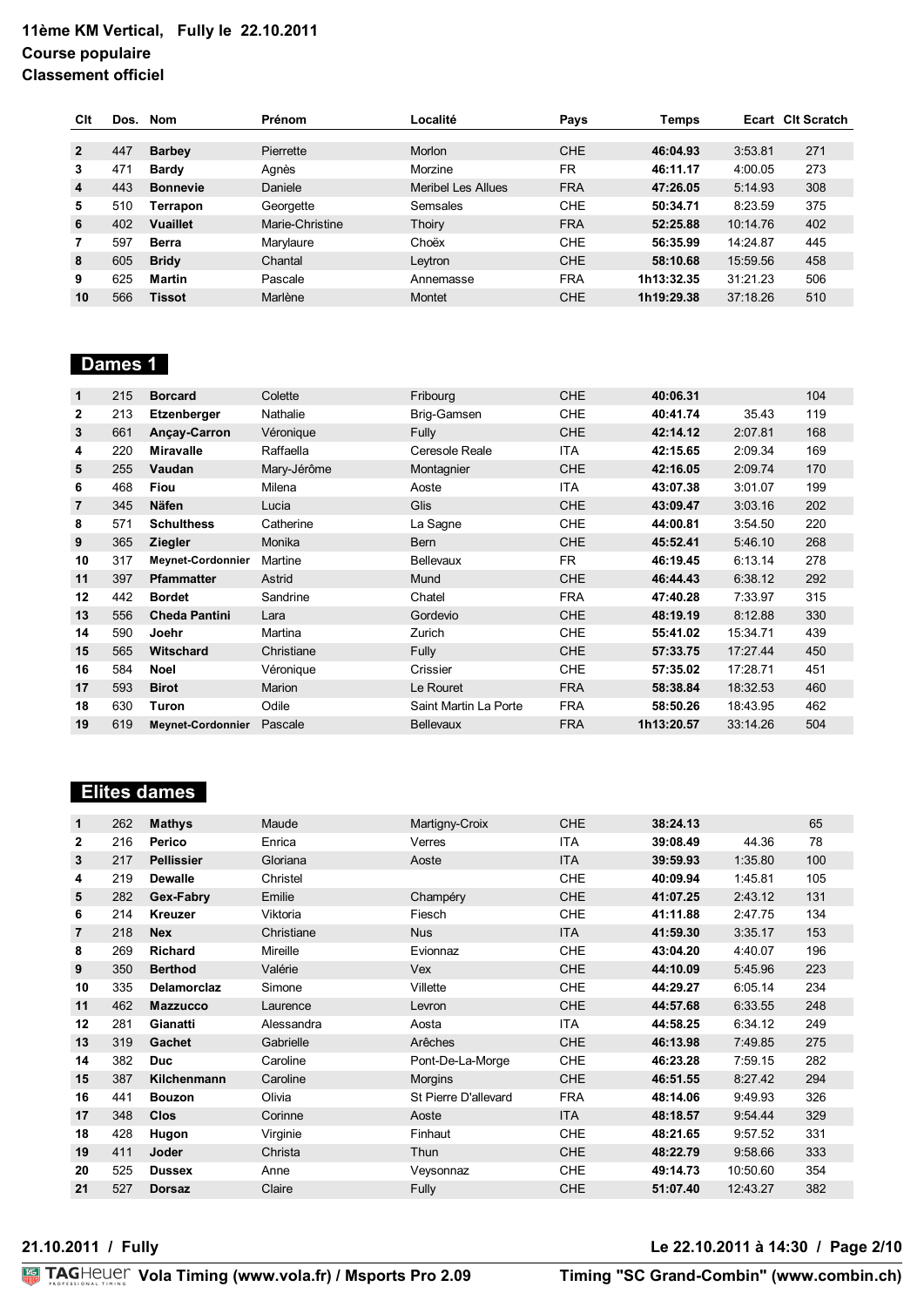| Clt |     | Dos. Nom          | <b>Prénom</b> | Localité              | Pays       | Temps      |          | <b>Ecart CIt Scratch</b> |
|-----|-----|-------------------|---------------|-----------------------|------------|------------|----------|--------------------------|
|     |     |                   |               |                       |            |            |          |                          |
| 22  | 569 | Vigna             | Silvia        | Saillon               | CHE        | 51:10.94   | 12:46.81 | 385                      |
| 23  | 557 | Carron            | Vanessa       | Fully                 | CHE        | 51:53.74   | 13:29.61 | 393                      |
| 24  | 502 | <b>Nicollier</b>  | Catherine     | Dugny                 | CHE        | 51:58.53   | 13:34.40 | 396                      |
| 25  | 492 | <b>Pharisa</b>    | Armelle       | <b>Broc</b>           | CHE.       | 53:07.85   | 14:43.72 | 411                      |
| 26  | 451 | <b>Aubert</b>     | Rébecca       | L'Orient              | <b>CHE</b> | 55:34.81   | 17:10.68 | 438                      |
| 27  | 581 | <b>Bruchez</b>    | Julie         | Fully                 | CHE.       | 56:25.90   | 18:01.77 | 444                      |
| 28  | 489 | <b>Baillifard</b> | Mélanie       | Monthey               | <b>CHE</b> | 57:29.96   | 19:05.83 | 449                      |
| 29  | 528 | Carron            | Catherine     | Fully                 | CHE.       | 57:43.69   | 19:19.56 | 452                      |
| 30  | 461 | Meyer-Stoffel     | Lyndsay       | Saas Bidermatten      | <b>CHE</b> | 58:03.53   | 19:39.40 | 457                      |
| 31  | 507 | Louvrier          | Charline      | Chaux Des Crotenay    | <b>FRA</b> | 58:30.86   | 20:06.73 | 459                      |
| 32  | 639 | Turon             | Lydie         | Saint Martin La Porte | <b>FRA</b> | 1h00:01.03 | 21:36.90 | 472                      |
| 33  | 628 | <b>Bois</b>       | Marion        | St Martin De La Porte | <b>FRA</b> | 1h02:11.53 | 23:47.40 | 479                      |
| 34  | 631 | <b>Dorsaz</b>     | Rêveline      | Fully                 | CHE        | 1h02:54.99 | 24:30.86 | 480                      |
| 35  | 635 | <b>Barras</b>     | Sylvie        | Crans-Montana         | CHE        | 1h05:29.36 | 27:05.23 | 487                      |
| 36  | 634 | <b>Bois</b>       | Emilie        | St Martin De La Porte | <b>FRA</b> | 1h06:18.13 | 27:54.00 | 490                      |
| 37  | 564 | Zabloz            | Emilie        | Réchy                 | CHE.       | 1h29:26.00 | 51:01.87 | 512                      |
| 38  | 641 | <b>Droguet</b>    | Coralie       | Le Brassus            | <b>CHE</b> | 1h32:47.42 | 54:23.29 | 513                      |

# **Vétérans 3**

| $\mathbf{1}$   | 423 | Kuonen                   | Peter     | Montana           | <b>CHE</b> | 41:50.45   |          | 147 |
|----------------|-----|--------------------------|-----------|-------------------|------------|------------|----------|-----|
| $\mathbf{2}$   | 140 | Mollière                 | Paul      |                   | <b>FR</b>  | 43:01.88   | 1:11.43  | 193 |
| 3              | 172 | Gadiolet                 | Jean      | Veyrier Du Lac    | <b>FR</b>  | 43:49.86   | 1:59.41  | 216 |
| 4              | 663 | Carron                   | Justin    | Fully             | <b>CHE</b> | 47:41.79   | 5:51.34  | 317 |
| 5              | 472 | Ancay                    | Philippe  | Fully             | <b>CHE</b> | 48:44.16   | 6:53.71  | 344 |
| 6              | 576 | Rouzaire                 | Jacques   | Caluire           | <b>FRA</b> | 52:54.80   | 11:04.35 | 408 |
| $\overline{7}$ | 486 | Sermet Magdelain Gilbert |           | Sallanches        | <b>FRA</b> | 53:15.45   | 11:25.00 | 415 |
| 8              | 603 | Ferrero                  | Richard   | Genève 5 Aéroport | <b>CHE</b> | 59:18.08   | 17:27.63 | 466 |
| 9              | 642 | Douté                    | Christian | Heiligenstein     | <b>FRA</b> | 1h11:58.20 | 30:07.75 | 502 |
|                |     |                          |           |                   |            |            |          |     |

# **Vétérans 2**

| 1              | 136 | <b>Tissières</b> | Jean-Marc          | Praz-De-Fort  | <b>CHE</b> | 37:57.83 |         | 60  |
|----------------|-----|------------------|--------------------|---------------|------------|----------|---------|-----|
| 2              | 93  | <b>Fioletti</b>  | Moreno             | Fully         | <b>CHE</b> | 39:16.50 | 1:18.67 | 80  |
| 3              | 292 | Jaton            | Claude             | <b>Blonay</b> | <b>CHE</b> | 42:07.54 | 4:09.71 | 158 |
| 4              | 113 | <b>Bossel</b>    | Gérald             | Fiaugères     | <b>CHE</b> | 42:11.28 | 4:13.45 | 162 |
| 5              | 190 | <b>Courthoud</b> | Giorgio-Noel       | Villeneuve    | <b>ITA</b> | 42:31.21 | 4:33.38 | 179 |
| 6              | 253 | <b>Scremin</b>   | Yvon               | Pont De Claix | <b>FRA</b> | 42:55.33 | 4:57.50 | 189 |
| $\overline{7}$ | 169 | <b>Perret</b>    | Jean-Claude        | Marignier     | <b>FRA</b> | 43:00.19 | 5:02.36 | 192 |
| 8              | 332 | Dévaud           | Daniel             | Semsales      | <b>CHE</b> | 43:01.96 | 5:04.13 | 194 |
| 9              | 236 | <b>Berlie</b>    | Pierre             | Muraz         | CHE        | 43:07.60 | 5:09.77 | 200 |
| 10             | 81  | Moro             | Serge              | Gap           | <b>FRA</b> | 43:28.96 | 5:31.13 | 208 |
| 11             | 386 | Schlüchter       | Adrien             | Fully         | <b>CHE</b> | 44:25.36 | 6:27.53 | 232 |
| 12             | 322 | Fonta            | Gerard             | Anterrieux    | <b>FRA</b> | 44:36.72 | 6:38.89 | 237 |
| 13             | 656 | <b>Farguet</b>   | Roland             | Orsières      | <b>CHE</b> | 44:46.80 | 6:48.97 | 243 |
| 14             | 307 | <b>Heiss</b>     | Walter             | Morges        | <b>CHE</b> | 45:15.23 | 7:17.40 | 253 |
| 15             | 410 | Kolly            | Edmond             | Ependes FR    | <b>CHE</b> | 45:19.50 | 7:21.67 | 256 |
| 16             | 237 | <b>Beney</b>     | Raymond            | Evionnaz      | <b>CHE</b> | 45:27.71 | 7:29.88 | 260 |
| 17             | 388 | <b>Rullier</b>   | Vincent            | St Prex       | <b>CHE</b> | 46:07.56 | 8:09.73 | 272 |
| 18             | 259 | <b>Büschlen</b>  | Ueli               | Adelboden     | <b>CHE</b> | 46:15.93 | 8:18.10 | 276 |
| 19             | 239 | <b>Beaud</b>     | Bernard            | Charmey       | <b>CHE</b> | 46:34.63 | 8:36.80 | 288 |
| 20             | 399 | <b>Nicollier</b> | François           | Fully         | <b>CHE</b> | 46:34.64 | 8:36.81 | 289 |
| 21             | 392 | Prior            | <b>Guy Laurent</b> | La Tronche    | <b>FRA</b> | 46:41.89 | 8:44.06 | 291 |
| 22             | 499 | <b>Rossier</b>   | Jean-Pierre        | Orsières      | <b>CHE</b> | 47:22.32 | 9:24.49 | 307 |
| 23             | 438 | <b>Chappuis</b>  | Pascal             | Thônex        | <b>CHE</b> | 47:33.50 | 9:35.67 | 311 |

#### **21.10.2011 / Fully Le 22.10.2011 à 14:30 / Page 3/10**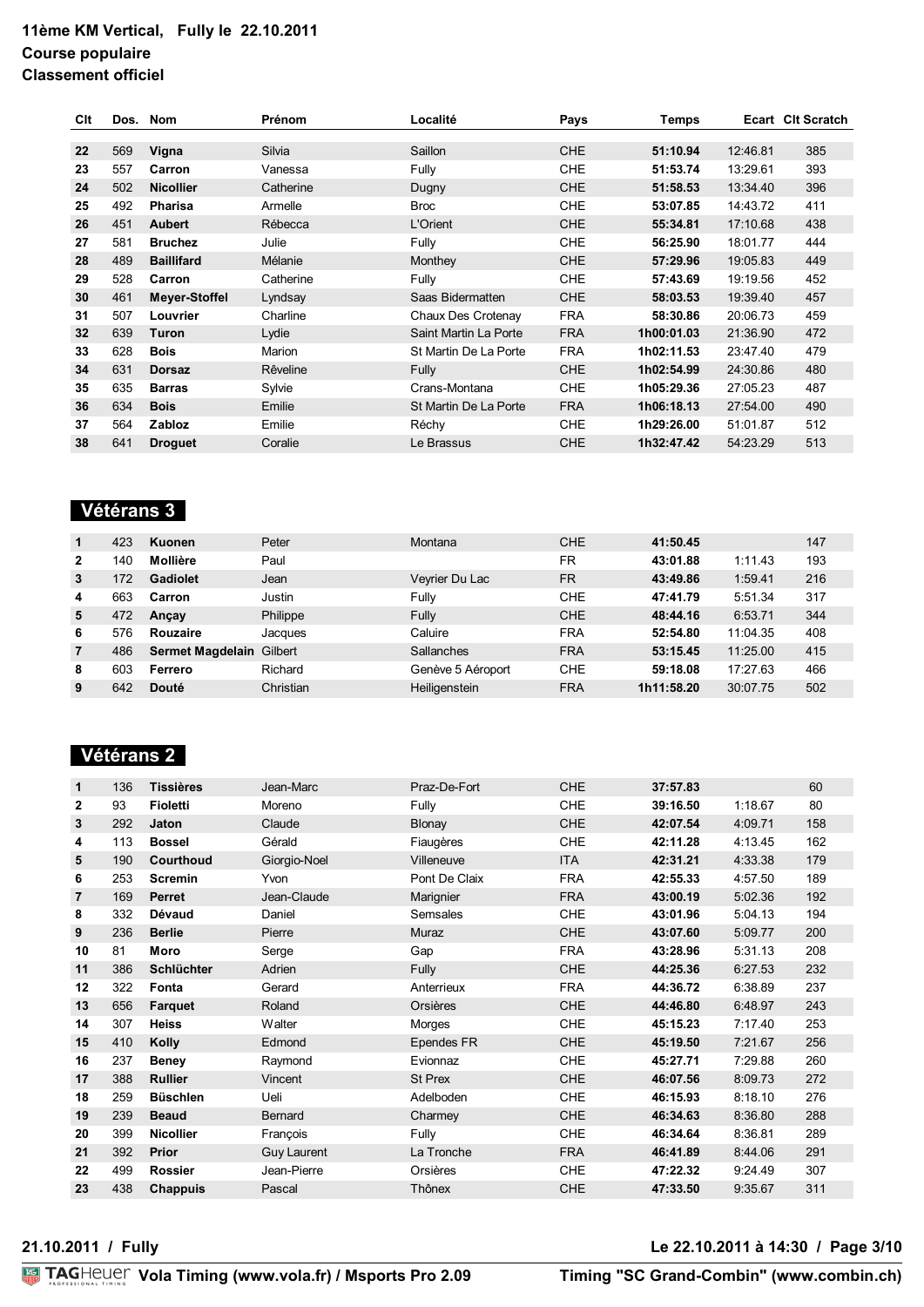| Clt |     | Dos. Nom              | Prénom        | Localité              | Pays       | <b>Temps</b> |          | Ecart Clt Scratch |
|-----|-----|-----------------------|---------------|-----------------------|------------|--------------|----------|-------------------|
| 24  | 463 | <b>Martin</b>         | Eric          | Annemasse             | <b>FRA</b> | 47:38.68     | 9:40.85  | 314               |
| 25  | 537 | <b>Deleglise</b>      | Jean Pierre   | St Martin De La Porte | <b>FRA</b> | 47:57.83     | 10:00.00 | 321               |
| 26  | 247 | Premat                | Yves          | Morzine               | <b>CHE</b> | 48:18.00     | 10:20.17 | 327               |
| 27  | 367 | <b>Uboldi</b>         | Daniele       | Castellanza           | <b>ITA</b> | 48:36.46     | 10:38.63 | 338               |
| 28  | 520 | Schitzguebel          | René          | Chernex               | CHE        | 48:39.77     | 10:41.94 | 342               |
| 29  | 374 | <b>Schopfer</b>       | Hervé         | Château D'oex         | CHE        | 48:44.22     | 10:46.39 | 345               |
| 30  | 538 | De Preux              | Joël          | Grône                 | CHE        | 49:04.74     | 11:06.91 | 351               |
| 31  | 389 | <b>Roduit</b>         | André-Marcel  | Fully                 | CHE        | 49:40.73     | 11:42.90 | 359               |
| 32  | 601 | Petey                 | Innocenzo     | Valpelline            | <b>ITA</b> | 49:51.45     | 11:53.62 | 365               |
| 33  | 618 | <b>Pannatier</b>      | Pascal        | Saviese               | <b>CHE</b> | 50:20.44     | 12:22.61 | 370               |
| 34  | 592 | <b>Bonvin</b>         | Emmanuel      | Granges               | <b>CHE</b> | 50:32.77     | 12:34.94 | 373               |
| 35  | 306 | Hintermann            | Paul          | Plan-Les-Ouates       | <b>CHE</b> | 50:35.22     | 12:37.39 | 376               |
| 36  | 501 | Remy                  | Claude        | Charmey               | CHE        | 51:44.66     | 13:46.83 | 390               |
| 37  | 401 | <b>Rouiller</b>       | Philippe      | Annemasse             | <b>FRA</b> | 52:54.40     | 14:56.57 | 407               |
| 38  | 582 | Castera               | Jean-Jacques  | Pau                   | <b>FRA</b> | 53:23.30     | 15:25.47 | 416               |
| 39  | 622 | Greter                | Jean-Pierre   | Grimisuat             | CHE        | 53:49.18     | 15:51.35 | 420               |
| 40  | 596 | Vanlaton              | Robert        | Lille                 | <b>FRA</b> | 54:15.89     | 16:18.06 | 422               |
| 41  | 446 | <b>Betrisey</b>       | Jean-Pascal   | Ayent                 | CHE        | 54:18.60     | 16:20.77 | 423               |
| 42  | 558 | <b>Bridy</b>          | Narcisse      | Leytron               | CHE        | 54:53.80     | 16:55.97 | 429               |
| 43  | 521 | <b>Moulin</b>         | Léo           | Vollèges              | <b>CHE</b> | 55:06.23     | 17:08.40 | 431               |
| 44  | 458 | <b>Gerthoffer</b>     | Michel        | Moosch                | <b>FRA</b> | 55:19.64     | 17:21.81 | 435               |
| 45  | 484 | Yerly                 | René          | Estavayer-Le-Lac      | CHE        | 55:25.21     | 17:27.38 | 436               |
| 46  | 532 | <b>Bruchez</b>        | Edmond        | Fully                 | CHE        | 56:24.10     | 18:26.27 | 443               |
| 47  | 529 | <b>Buchs</b>          | Gérard        |                       | CHE        | 57:50.80     | 19:52.97 | 453               |
| 48  | 570 | <b>Pasquier</b>       | Denis         | Geneve                | CHE        | 59:09.48     | 21:11.65 | 464               |
| 49  | 629 | <b>Dousse</b>         | Christian     | Fribourg              | CHE        | 59:47.57     | 21:49.74 | 469               |
| 50  | 652 | Gex                   | Gerald        | Fully                 | CHE        | 1h00:49.79   | 22:51.96 | 475               |
| 51  | 439 | Aymon                 | Alain         | <b>Bussigny</b>       | CHE        | 1h01:24.04   | 23:26.21 | 476               |
| 52  | 620 | <b>Kuhn</b>           | André         | Fey                   | <b>CHE</b> | 1h04:13.64   | 26:15.81 | 483               |
| 53  | 645 | <b>Christe</b>        | Bernard       | Leytron               | CHE        | 1h04:19.56   | 26:21.73 | 484               |
| 54  | 649 | <b>Piard</b>          | <b>Benoit</b> | Prenovel              | <b>FRA</b> | 1h07:45.62   | 29:47.79 | 495               |
| 55  | 575 | <b>Samoladopoulos</b> | Georges       | Bagnols Sur Cèze      | <b>FRA</b> | 1h12:22.86   | 34:25.03 | 503               |

#### **Abandons**

| 283 | $\overline{1}$<br>$\lambda$ olly<br>---- | <b><i><u>ALCOHOL: 1999 AT 1999 AT 1999 AT 1999 AT 1999 AT 1999 AT 1999 AT 1999 AT 1999 AT 1999 AT 1999 AT 1999 AT 1999 AT 1999 AT 1999 AT 1999 AT 1999 AT 1999 AT 1999 AT 1999 AT 1999 AT 1999 AT 1999 AT 1999 AT 1999 AT 1999 AT 19</u></i></b> | Marly<br>$\cdots$ | CHE<br>$ -$ |
|-----|------------------------------------------|--------------------------------------------------------------------------------------------------------------------------------------------------------------------------------------------------------------------------------------------------|-------------------|-------------|

# **Vétérans 1**

| $\mathbf{1}$   | 3   | Garnier          | Serge          | Gap               | <b>FRA</b> | 34:22.11 |         | 13  |
|----------------|-----|------------------|----------------|-------------------|------------|----------|---------|-----|
| $\mathbf{2}$   | 13  | <b>Basolo</b>    | Andrea         | Ceresole Reale    | <b>ITA</b> | 35:01.40 | 39.29   | 18  |
| 3              | 100 | Cocito           | Luigi          | <b>Doues</b>      | <b>ITA</b> | 36:28.24 | 2:06.13 | 32  |
| 4              | 63  | <b>Morat</b>     | Fabrice        | Entremont         | <b>FRA</b> | 37:22.39 | 3:00.28 | 49  |
| 5              | 347 | <b>Moletto</b>   | Mario          | Aoste             | <b>ITA</b> | 37:26.04 | 3:03.93 | 50  |
| 6              | 199 | Comby            | Daniel         | Saxon             | <b>CHE</b> | 38:17.36 | 3:55.25 | 63  |
| $\overline{7}$ | 139 | <b>Schuwey</b>   | Philippe       | Le Mouret         | CHE        | 38:41.69 | 4:19.58 | 70  |
| 8              | 95  | <b>Ecoffey</b>   | Paul           | Rueyres-Treyfayes | <b>CHE</b> | 38:50.09 | 4:27.98 | 73  |
| 9              | 171 | Garino           | Remo           | Gressan           | <b>ITA</b> | 38:59.49 | 4:37.38 | 76  |
| 10             | 184 | Ammeter          | Manfred        | Bern              | <b>CHE</b> | 39:21.29 | 4:59.18 | 81  |
| 11             | 131 | <b>Poirier</b>   | Laurent        | Vallorcine        | <b>FRA</b> | 40:17.62 | 5:55.51 | 109 |
| 12             | 181 | <b>Barbey</b>    | Vincent        | Les Acacias       | <b>CHE</b> | 40:18.65 | 5:56.54 | 110 |
| 13             | 320 | Gabioud          | <b>Bernard</b> | <b>Orsières</b>   | CHE.       | 40:19.90 | 5:57.79 | 111 |
| 14             | 180 | <b>Bedez</b>     | J Pierre       | Bois D'amont      | <b>FRA</b> | 40:37.10 | 6:14.99 | 118 |
| 15             | 130 | <b>Poncet</b>    | Frederic       | Lamoura           | <b>FRA</b> | 40:50.60 | 6:28.49 | 122 |
| 16             | 325 | <b>Empereur</b>  | Osvaldo        | Aymavilles        | <b>ITA</b> | 40:55.73 | 6:33.62 | 126 |
| 17             | 117 | <b>Bertuchoz</b> | Urbain         | Fully             | CHE        | 40:59.82 | 6:37.71 | 128 |
| 18             | 205 | <b>Délétroz</b>  | Richard        | Ayent             | <b>CHE</b> | 41:04.06 | 6:41.95 | 129 |

#### **21.10.2011 / Fully Le 22.10.2011 à 14:30 / Page 4/10**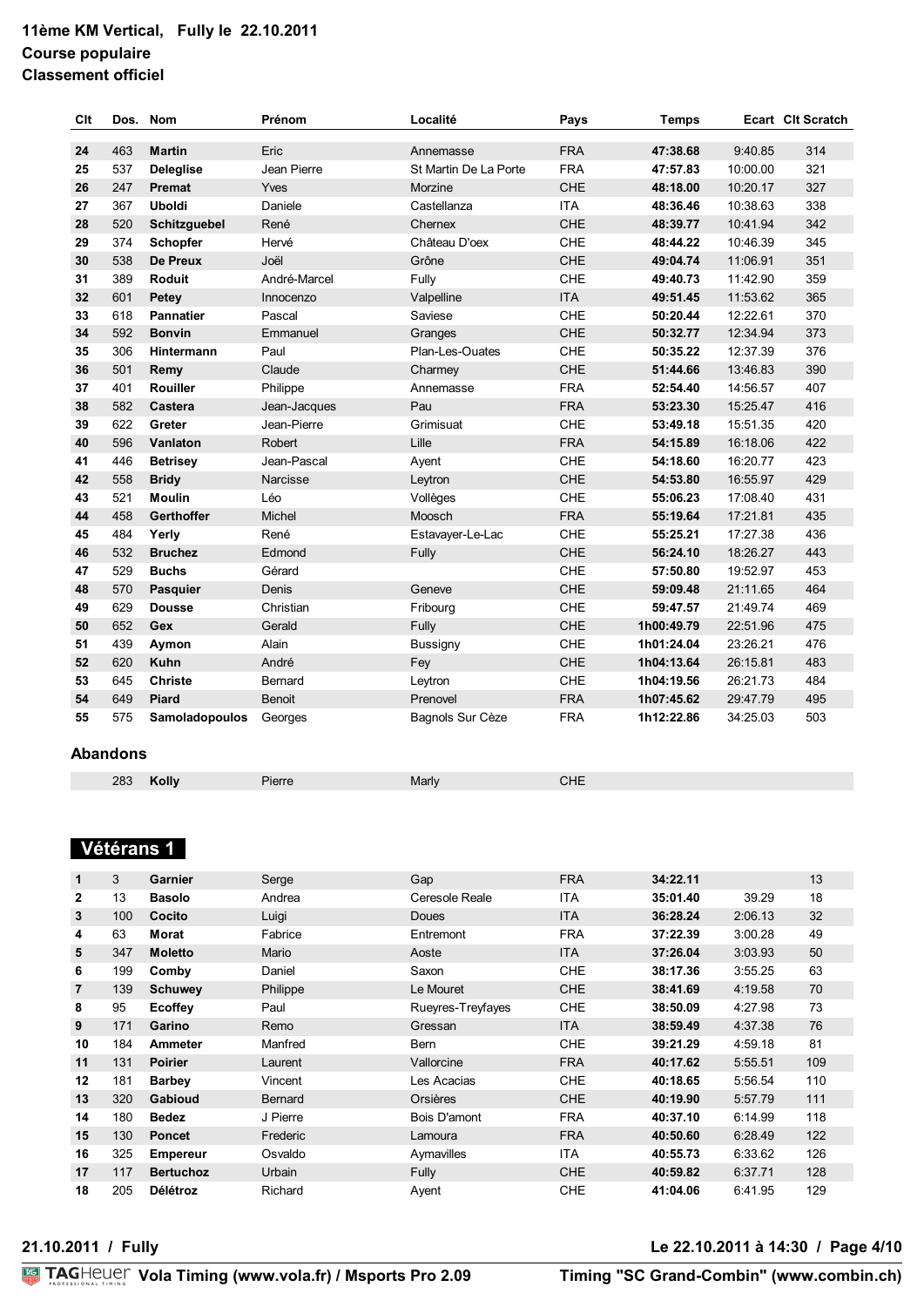| Clt | Dos. | <b>Nom</b>       | Prénom        | Localité            | Pays        | <b>Temps</b> |          | Ecart Clt Scratch |
|-----|------|------------------|---------------|---------------------|-------------|--------------|----------|-------------------|
|     |      |                  |               |                     |             |              |          |                   |
| 19  | 110  | Wenger           | Grégoire      | Vétroz              | CHE         | 41:08.84     | 6:46.73  | 132               |
| 20  | 176  | <b>Duhigg</b>    | <b>Brett</b>  | Vevey               | CHE         | 41:10.28     | 6:48.17  | 133               |
| 21  | 194  | Hanot            | Dominique     | Lugrin              | <b>FRA</b>  | 41:31.21     | 7:09.10  | 140               |
| 22  | 97   | Vouillamoz       | Joby          | Isérables           | CHE         | 41:42.85     | 7:20.74  | 146               |
| 23  | 448  | <b>Baertsch</b>  | Roland        | Bern                | CHE         | 41:55.36     | 7:33.25  | 149               |
| 24  | 271  | Perrin           | Thierry       | Val D'illiez        | <b>CHE</b>  | 41:56.09     | 7:33.98  | 150               |
| 25  | 285  | Jungo            | Christophe    | <b>Bulle</b>        | CHE         | 41:59.02     | 7:36.91  | 152               |
| 26  | 660  | Ançay            | Didier        | Fully               | CHE         | 42:01.12     | 7:39.01  | 154               |
| 27  | 380  | Faisant          | Grégoire      | Saxon               | CHE         | 42:07.54     | 7:45.43  | 158               |
| 28  | 376  | Theytaz          | Stéphane      | Sion                | CHE         | 42:11.71     | 7:49.60  | 164               |
| 29  | 275  | Haas             | Romain        | Villars-Sur-Glâne   | CHE         | 42:12.16     | 7:50.05  | 165               |
| 30  | 409  | <b>Krebs</b>     | Thomas        | Soultz              | <b>FRA</b>  | 42:13.20     | 7:51.09  | 166               |
| 31  | 429  | Herin            | Romano        | Valtournenche       | <b>ITA</b>  | 42:19.42     | 7:57.31  | 173               |
| 32  | 133  | Moreau           | Hubert        | Annecy Le Vieux     | <b>FRA</b>  | 42:21.43     | 7:59.32  | 175               |
| 33  | 326  | <b>Emery</b>     | Stéphane      | Massongex           | CHE         | 42:40.39     | 8:18.28  | 185               |
| 34  | 291  | Lattion          | Patrick       | Orsières            | CHE         | 42:45.08     | 8:22.97  | 186               |
| 35  | 331  | <b>Dorsaz</b>    | <b>Benoit</b> | Fully               | CHE         | 42:45.80     | 8:23.69  | 187               |
| 36  | 142  | Loetscher        | Jean-François | Saxon               | CHE         | 43:03.16     | 8:41.05  | 195               |
| 37  | 138  | <b>Stevenin</b>  | Donato        | Aoste               | <b>ITA</b>  | 43:05.81     | 8:43.70  | 198               |
| 38  | 246  | Rapetti          | Marco         | Aymavilles          | <b>ITA</b>  | 43:24.75     | 9:02.64  | 206               |
| 39  | 278  | Granger          | Candide       | Troistorrents       | CHE         | 43:39.56     | 9:17.45  | 214               |
| 40  | 370  | <b>Sigrist</b>   | Roger         | Fully               | CHE         | 44:07.64     | 9:45.53  | 221               |
| 41  | 341  | Cote             | Thierry       | Le Lyaud            | <b>FRA</b>  | 44:10.42     | 9:48.31  | 224               |
| 42  | 530  | Gard             | Martial       | Martigny            | CHE         | 44:10.60     | 9:48.49  | 225               |
| 43  | 396  | <b>Philpott</b>  | David         | Puidoux             | CHE         | 44:11.31     | 9:49.20  | 227               |
| 44  | 234  | <b>Berteau</b>   | Lionel        | Evian               | <b>FRA</b>  | 44:18.43     | 9:56.32  | 228               |
| 45  | 125  | Chevallay        | Gilles        | Margencel           | <b>FRA</b>  | 44:23.91     | 10:01.80 | 231               |
| 46  | 336  | <b>Delacoste</b> | Jean-Philippe | Choëx               | CHE         | 44:29.49     | 10:07.38 | 235               |
| 47  | 309  | Carrupt          | Stéphane      | Conthey             | CHE         | 44:38.81     | 10:16.70 | 240               |
| 48  | 114  | <b>Borloz</b>    | Patrick       | Blonay              | CHE         | 44:51.65     | 10:29.54 | 245               |
| 49  | 455  | <b>Bender</b>    | Benoït        | Martigny            | CHE         | 45:19.06     | 10:56.95 | 255               |
| 50  | 513  | Lagger           | Tony          | Chermignon-D'en-Bas | CHE         | 45:38.17     | 11:16.06 | 264               |
| 51  | 304  | Jacquet          | Franck        | Cernex              | <b>FRA</b>  | 45:44.50     | 11:22.39 | 267               |
| 52  | 277  | Guermeur         | Christophe    | Le Pontet           | <b>FRA</b>  | 46:03.41     | 11:41.30 | 270               |
| 53  | 433  | <b>Crettex</b>   | René          | Ravoire             | CHE         | 46:17.73     | 11:55.62 | 277               |
| 54  | 279  | Grand            | Benno         | Susten              | CHE         | 46:22.10     | 11:59.99 | 281               |
| 55  | 526  | <b>Duport</b>    | Pascal        | Avully              | <b>CHE</b>  | 46:26.00     | 12:03.89 | 283               |
| 56  | 599  | Invernizzi       | Jean-Pierre   | Orbe                | <b>CHE</b>  | 47:05.96     | 12:43.85 | 298               |
| 57  | 243  | <b>Stevenin</b>  | Mauro         | Gaby                | <b>ITA</b>  | 47:13.85     | 12:51.74 | 301               |
| 58  | 284  | Küffer           | Marc          | Homberg             | ${\sf CHE}$ | 47:14.45     | 12:52.34 | 302               |
| 59  | 372  | Schwander        | Jean          | Caluire             | <b>FRA</b>  | 47:16.58     | 12:54.47 | 304               |
| 60  | 240  | <b>Barras</b>    | Patrick       | Montana             | CHE         | 47:35.68     | 13:13.57 | 312               |
| 61  | 366  | Delacrétaz       | Olivier       | Roche               | CHE         | 47:36.63     | 13:14.52 | 313               |
| 62  | 445  | <b>Bilat</b>     | Gregoire      | Blonay              | CHE         | 47:42.52     | 13:20.41 | 318               |
| 63  | 424  | Perren           | Jean-Luc      | Pully               | CHE         | 47:48.08     | 13:25.97 | 320               |
| 64  | 405  | Vérolet          | Nicolas       | Fully               | CHE         | 48:11.48     | 13:49.37 | 323               |
| 65  | 385  | <b>Testaz</b>    | Jean-Yves     | Crassier            | CHE         | 48:18.00     | 13:55.89 | 327               |
| 66  | 460  | <b>Michel</b>    | Pierre        | Communay            | <b>FRA</b>  | 48:27.18     | 14:05.07 | 334               |
| 67  | 166  | Girodon          | Nicolas       | Gerardmer           | <b>FRA</b>  | 48:32.50     | 14:10.39 | 336               |
| 68  | 495  | Morard           | Roland        | Granges (VS)        | CHE         | 48:37.31     | 14:15.20 | 339               |
| 69  | 517  | Frattini         | Silvio        | Cameri              | <b>ITA</b>  | 48:56.07     | 14:33.96 | 349               |
| 70  | 351  | <b>Althaus</b>   | Peter         | Hünibach            | CHE         | 49:39.80     | 15:17.69 | 358               |
| 71  | 244  | Repond           | Jean Paul     | Charmey             | CHE         | 49:43.03     | 15:20.92 | 360               |
| 72  | 383  | <b>Diez</b>      | Serge         | Le Rouret           | <b>FRA</b>  | 49:48.86     | 15:26.75 | 362               |
| 73  | 506  | Luboz            | Roberto       | Introd - Ao         | <b>ITA</b>  | 49:49.75     | 15:27.64 | 364               |
| 74  | 519  | <b>Schmitt</b>   | Sébastien     | Annecy Le Vieux     | <b>FRA</b>  | 49:57.78     | 15:35.67 | 367               |
| 75  | 437  | Charpier         | Philippe      | Viuz En Sallaz      | <b>FRA</b>  | 49:59.91     | 15:37.80 | 368               |
| 76  | 467  | Lattion          | Christophe    | Liddes              | <b>CHE</b>  | 50:21.23     | 15:59.12 | 371               |
|     |      |                  |               |                     |             |              |          |                   |

#### **21.10.2011 / Fully Le 22.10.2011 à 14:30 / Page 5/10**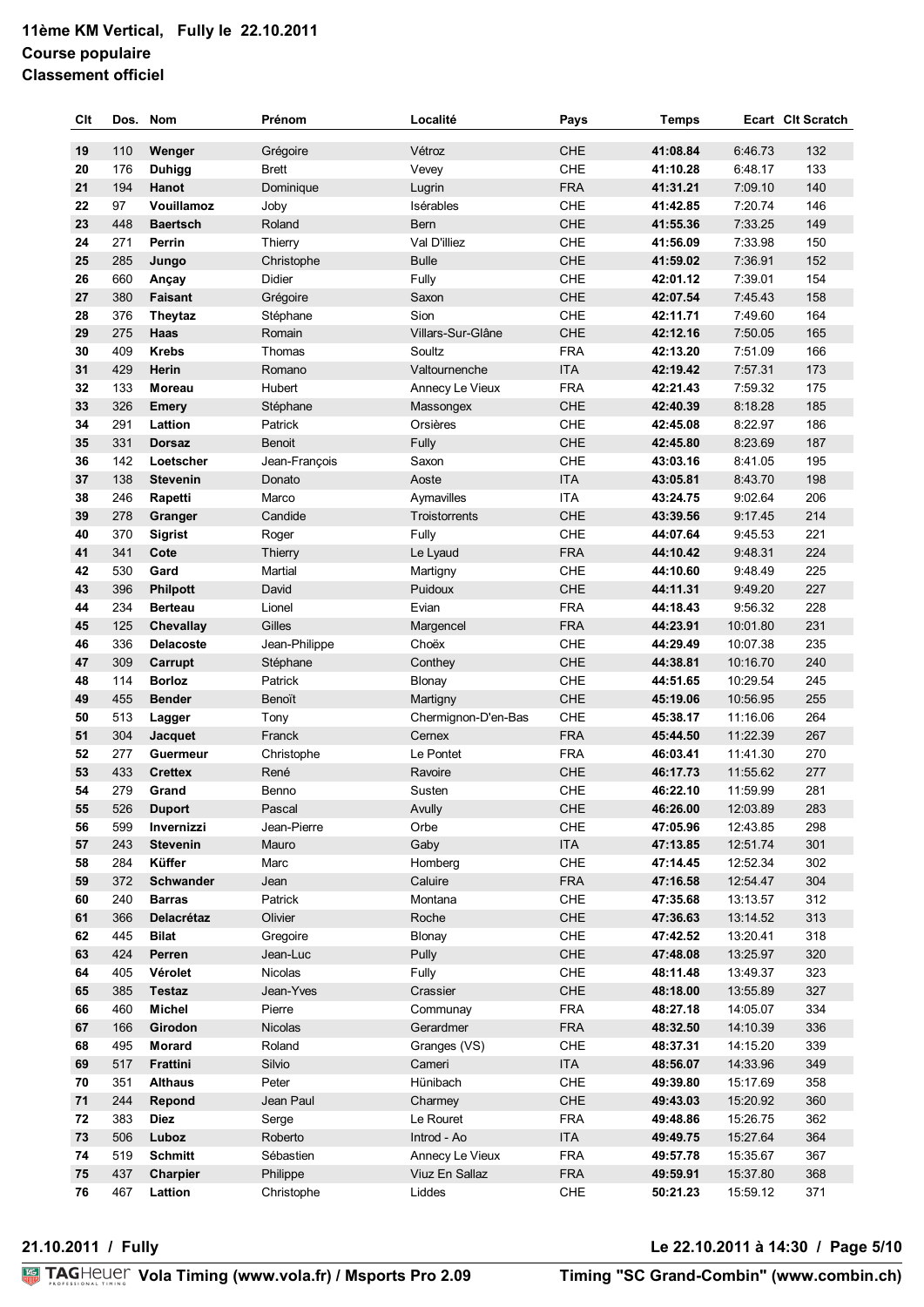| Clt |     | Dos. Nom                 | Prénom          | Localité         | Pays       | Temps      |          | <b>Ecart CIt Scratch</b> |
|-----|-----|--------------------------|-----------------|------------------|------------|------------|----------|--------------------------|
|     |     |                          |                 |                  |            |            |          |                          |
| 77  | 398 | <b>Noel</b>              | Roland          | Crissier         | <b>CHE</b> | 50:34.11   | 16:12.00 | 374                      |
| 78  | 425 | Panza                    | Emanuele        | Issime           | <b>ITA</b> | 50:49.36   | 16:27.25 | 377                      |
| 79  | 514 | <b>Jeantet</b>           | Fulvio          | Doues            | <b>ITA</b> | 51:03.51   | 16:41.40 | 381                      |
| 80  | 518 | Rey                      | Karim           | Crésuz           | <b>CHE</b> | 51:57.30   | 17:35.19 | 394                      |
| 81  | 573 | <b>Burgat</b>            | <b>Bertrand</b> | Saint-Aubin      | <b>CHE</b> | 52:06.16   | 17:44.05 | 398                      |
| 82  | 515 | <b>Vermet</b>            | Eric            | Epagny           | <b>FRA</b> | 52:27.21   | 18:05.10 | 403                      |
| 83  | 369 | <b>Steiner</b>           | Andreas         | Fully            | <b>CHE</b> | 52:56.38   | 18:34.27 | 409                      |
| 84  | 333 | <b>Deriaz</b>            | <b>Nicolas</b>  | Lausanne         | <b>CHE</b> | 53:10.21   | 18:48.10 | 412                      |
| 85  | 542 | Guagliumi                | Fabio           | Garbagna         | <b>ITA</b> | 53:23.66   | 19:01.55 | 417                      |
| 86  | 591 | <b>Jaccoud</b>           | Christophe      | Grône            | <b>CHE</b> | 54:04.69   | 19:42.58 | 421                      |
| 87  | 536 | Devanthéry               | <b>Bertrand</b> | Sauverny         | <b>FRA</b> | 54:44.10   | 20:21.99 | 427                      |
| 88  | 267 | <b>Rouchouse</b>         | Ludovic         | Sauverny         | <b>FRA</b> | 54:52.38   | 20:30.27 | 428                      |
| 89  | 265 | Varaine                  | Richard         | Annecy-Le-Vieux  | <b>FRA</b> | 55:52.50   | 21:30.39 | 441                      |
| 90  | 598 | <b>Bender</b>            | Emmanuel        | Fully            | <b>CHE</b> | 57:24.39   | 23:02.28 | 448                      |
| 91  | 574 | <b>Bullio</b>            | Guido           | Ponderano        | <b>ITA</b> | 58:00.86   | 23:38.75 | 455                      |
| 92  | 454 | <b>Benet</b>             | Christian       | Sierre           | <b>CHE</b> | 58:43.76   | 24:21.65 | 461                      |
| 93  | 654 | <b>Messieux</b>          | Hervé           | Gimel            | <b>CHE</b> | 59:12.93   | 24:50.82 | 465                      |
| 94  | 640 | <b>Duscher</b>           | Yves            | Renens           | <b>CHE</b> | 59:21.96   | 24:59.85 | 467                      |
| 95  | 647 | Ayrton                   | Robert          | Lausanne         | <b>CHE</b> | 1h00:06.09 | 25:43.98 | 474                      |
| 96  | 651 | <b>Thevenieau</b>        | Marc            | Ornon            | <b>FRA</b> | 1h02:09.75 | 27:47.64 | 478                      |
| 97  | 588 | <b>Meynet-Cordonnier</b> | Denis           | <b>Bellevaux</b> | <b>FRA</b> | 1h06:43.77 | 32:21.66 | 491                      |
| 98  | 646 | Carron                   | Daniel          | Fully            | <b>CHE</b> | 1h07:10.31 | 32:48.20 | 492                      |
| 99  | 580 | Cederlof                 | Jesper          | Malmö            | <b>SWE</b> | 1h16:43.58 | 42:21.47 | 508                      |
|     |     |                          |                 |                  |            |            |          |                          |

### **Elites hommes**

| 1              | $\overline{7}$ | Reichegger       | Manfred         | Aoste                      | <b>ITA</b> | 30:46.74 |         | $\mathbf{1}$   |
|----------------|----------------|------------------|-----------------|----------------------------|------------|----------|---------|----------------|
| $\mathbf{2}$   | $\mathbf{1}$   | Anthamatten      | Martin          | Zermatt                    | CHE        | 31:29.69 | 42.95   | $\overline{2}$ |
| 3              | 14             | <b>Sevennec</b>  | Alexis          | Morzine                    | <b>FRA</b> | 32:07.73 | 1:20.99 | 3              |
| 4              | 29             | <b>Follador</b>  | Alessandro      | Aoste                      | <b>ITA</b> | 32:26.32 | 1:39.58 | 4              |
| 5              | 16             | <b>Trento</b>    | Denis           | Aoste                      | <b>ITA</b> | 32:46.96 | 2:00.22 | 5              |
| 6              | 4              | <b>Bruchez</b>   | Pierre          | Fully                      | CHE        | 33:05.52 | 2:18.78 | 6              |
| $\overline{7}$ | 2              | Chauvet          | Pierre          |                            | <b>FRA</b> | 33:21.82 | 2:35.08 | $\overline{7}$ |
| 8              | 9              | <b>Marti</b>     | Marcel          | Grindelwald                | CHE        | 33:25.62 | 2:38.88 | 8              |
| 9              | 18             | <b>Marti</b>     | Werner          | Grindelwald                | <b>CHE</b> | 33:36.40 | 2:49.66 | 9              |
| 10             | 33             | Jacquemoud       | Matheo          | Lus La Croix Haute         | <b>FRA</b> | 33:46.70 | 2:59.96 | 10             |
| 11             | 76             | <b>Marco</b>     | Moletto         | Roccavione                 | <b>ITA</b> | 33:47.85 | 3:01.11 | 11             |
| 12             | 47             | <b>Steindl</b>   | Andréas         | Zermatt                    | CHE        | 33:52.18 | 3:05.44 | 12             |
| 13             | 11             | Ginier           | Reynold         | <b>Les Diablerets</b>      | <b>CHE</b> | 34:23.64 | 3:36.90 | 14             |
| 14             | 15             | Ecoeur           | Yannick         | Morgins                    | <b>CHE</b> | 34:53.63 | 4:06.89 | 15             |
| 15             | 10             | <b>Theux</b>     | Marcel          | Orsières                   | <b>CHE</b> | 35:00.18 | 4:13.44 | 17             |
| 16             | 38             | <b>Aubert</b>    | Alexandre       | Passy                      | <b>FRA</b> | 35:01.42 | 4:14.68 | 19             |
| 17             | 31             | Gachet           | Grégory         | Arêches                    | <b>CHE</b> | 35:10.43 | 4:23.69 | 20             |
| 18             | 5              | Liponne          | Julien          | Les Cotes D'arey           | <b>FRA</b> | 35:14.94 | 4:28.20 | 21             |
| 19             | 8              | Gachet           | Pierre-François | Beaufort/Doron             | <b>FRA</b> | 35:27.39 | 4:40.65 | 22             |
| 20             | 35             | <b>Tempier</b>   | Stephane        | Gap                        | <b>FRA</b> | 35:31.76 | 4:45.02 | 23             |
| 21             | 34             | <b>Hirsch</b>    | <b>Idris</b>    | Hérémence                  | <b>CHE</b> | 35:33.94 | 4:47.20 | 24             |
| 22             | 83             | <b>Cannelle</b>  | Eddy            | Prémanon                   | <b>FRA</b> | 35:45.07 | 4:58.33 | 25             |
| 23             | 94             | Farquet          | François        | Le Levron                  | <b>CHE</b> | 35:46.02 | 4:59.28 | 26             |
| 24             | 17             | <b>Tissières</b> | Alan            | Orsières                   | <b>CHE</b> | 35:54.07 | 5:07.33 | 28             |
| 25             | 134            | <b>Vittoz</b>    | Gregory         | <b>Thollon Les Memises</b> | <b>FRA</b> | 36:08.56 | 5:21.82 | 30             |
| 26             | 51             | <b>Schmid</b>    | Jonathan        | La Chaud-De-Fonds          | <b>CHE</b> | 36:16.24 | 5:29.50 | 31             |
| 27             | 91             | <b>Blanc</b>     | Steven          | Arêches Beaufort           | <b>FRA</b> | 36:29.06 | 5:42.32 | 33             |
| 28             | 30             | Philipona        | Nicolas         | Vaulruz                    | CHE        | 36:35.01 | 5:48.27 | 34             |
| 29             | 37             | <b>Brodard</b>   | Cédric          | La Roche                   | <b>CHE</b> | 36:35.45 | 5:48.71 | 35             |
| 30             | 56             | Grandjean        | Frédéric        | Vuisternens-Dt-Romont      | CHE        | 36:35.47 | 5:48.73 | 36             |
| 31             | 43             | <b>Michaud</b>   | Randy           | Champéry                   | <b>CHE</b> | 36:35.75 | 5:49.01 | 37             |
|                |                |                  |                 |                            |            |          |         |                |

#### **21.10.2011 / Fully Le 22.10.2011 à 14:30 / Page 6/10**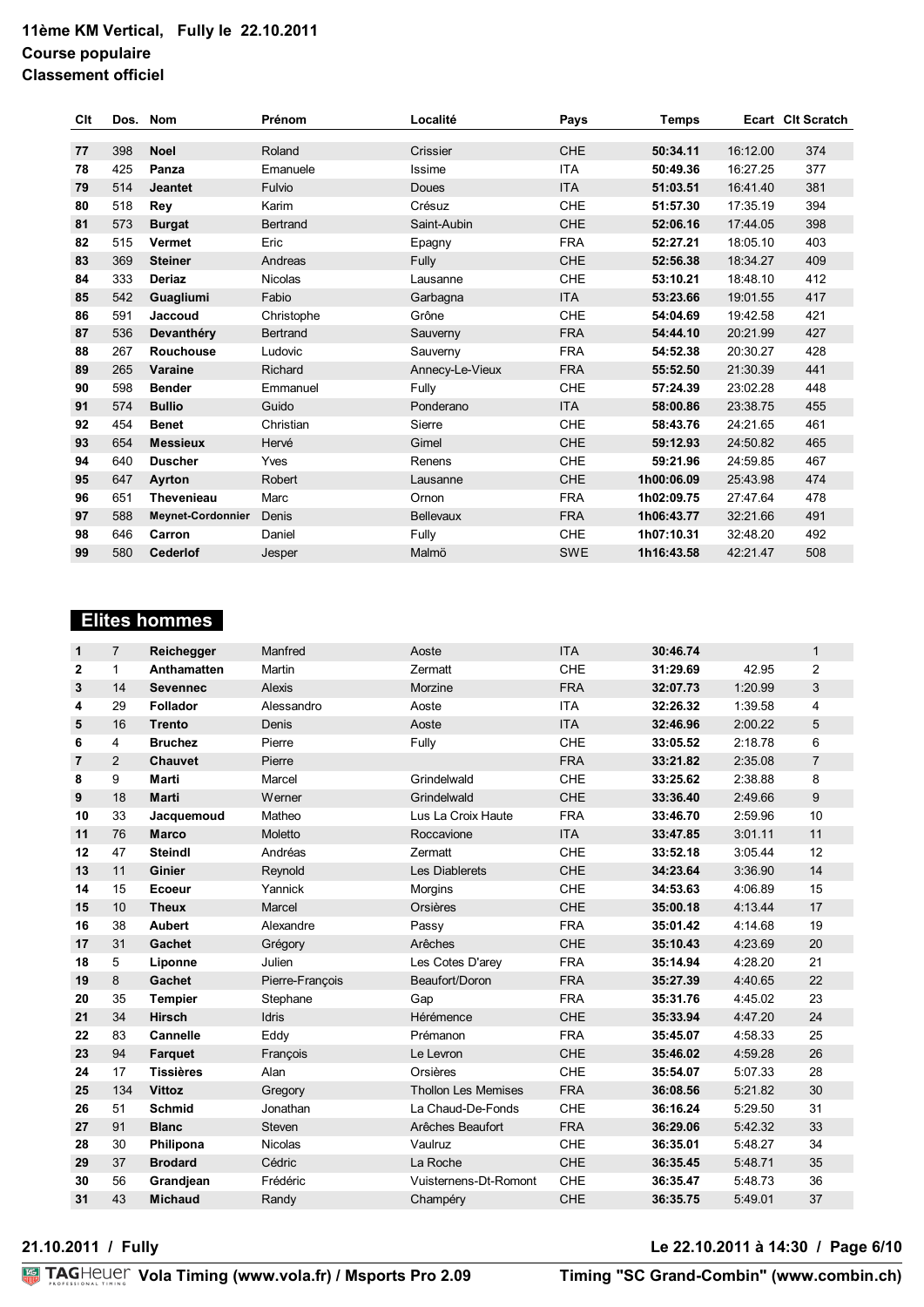| Clt      | Dos.       | <b>Nom</b>            | Prénom            | Localité                         | Pays              | <b>Temps</b>         |                    | Ecart CIt Scratch |
|----------|------------|-----------------------|-------------------|----------------------------------|-------------------|----------------------|--------------------|-------------------|
| 32       |            |                       |                   |                                  | <b>CHE</b>        |                      |                    | 38                |
| 33       | 54<br>84   | Remy<br><b>Brison</b> | Cédric<br>Ludovic | Charmey<br>La Motte Saint Martin | <b>FRA</b>        | 36:38.44<br>36:39.93 | 5:51.70<br>5:53.19 | 39                |
| 34       | 74         | <b>Thouverey</b>      |                   | Foncine Le Haut                  | <b>FRA</b>        | 36:40.12             | 5:53.38            | 40                |
| 35       | 40         | Moret                 | Sylvain<br>Didier | Sâles                            | CHE               | 36:46.07             | 5:59.33            | 41                |
| 36       | 58         | Giglio                | Matteo            | Saint-Marcel                     | <b>ITA</b>        | 36:52.37             | 6:05.63            | 42                |
| 37       | 200        | Combet                | Antoine           | Thonon                           | <b>FRA</b>        | 36:52.63             | 6:05.89            | 43                |
| 38       | 75         | Tamanini              | Marc              | Thonon                           | <b>FRA</b>        | 37:02.65             | 6:15.91            | 44                |
| 39       | 12         | Gardet                | Cyrille           | Cohennoz                         | <b>FRA</b>        | 37:11.46             | 6:24.72            | 46                |
| 40       | 290        | Leroux                | Bertrand          | <b>Tignes</b>                    | <b>FRA</b>        | 37:12.49             | 6:25.75            | 47                |
| 41       | 55         | Rapillard             | Stéphane          | Conthey                          | CHE               | 37:17.02             | 6:30.28            | 48                |
| 42       | 52         | <b>Rizzi</b>          | Julien            | Mieussy                          | <b>FRA</b>        | 37:30.46             | 6:43.72            | 51                |
| 43       | 102        | Chardon               | Nicolas           | St Jeoire                        | <b>FRA</b>        | 37:39.07             | 6:52.33            | 52                |
| 44       | 60         | <b>Morlet</b>         | Vincent           | Saillon                          | CHE               | 37:45.40             | 6:58.66            | 53                |
| 45       | 260        | Knäpfli               | Damien            | Lucens                           | CHE               | 37:51.30             | 7:04.56            | 55                |
| 46       | 86         | <b>Plater</b>         | Alessandro        | <b>Nus</b>                       | <b>ITA</b>        | 37:53.74             | 7:07.00            | 56                |
| 47       | 73         | <b>Arnold</b>         | Iwan              | Simplon-Dorf                     | CHE               | 37:54.28             | 7:07.54            | 57                |
| 48       | 135        | Vierin                | François          | Aoste                            | <b>ITA</b>        | 37:56.17             | 7:09.43            | 58                |
| 49       | 115        | <b>Bonnet</b>         | Nicolas           | Chaux Des Crotenay               | <b>FRA</b>        | 37:56.60             | 7:09.86            | 59                |
| 50       | 164        | <b>Mottiez</b>        | Robin             | Vacheresse                       | <b>FRA</b>        | 38:08.56             | 7:21.82            | 61                |
| 51       | 516        | Gremion               | Christophe        | La Chaux-De-Fonds                | CHE               | 38:18.89             | 7:32.15            | 64                |
| 52       | 210        | <b>Baltassat</b>      | Martin            | <b>Bonne</b>                     | <b>FRA</b>        | 38:28.37             | 7:41.63            | 66                |
| 53       | 201        | Chuc                  | Laurent           | Aoste                            | <b>ITA</b>        | 38:32.56             | 7:45.82            | 67                |
| 54       | 92         | <b>Beuret</b>         | Laurent           | <b>Delémont</b>                  | <b>CHE</b>        | 38:34.64             | 7:47.90            | 68                |
| 55       | 657        | Reduce                | Christian         | Vétroz                           | CHE               | 38:34.81             | 7:48.07            | 69                |
| 56       | 64         | <b>Meynet</b>         | Fabien            | <b>Bellevaux</b>                 | <b>FRA</b>        | 38:42.55             | 7:55.81            | 71                |
| 57       | 96         | De Biagi              | Valerio           | Aosta                            | <b>ITA</b>        | 38:46.03             | 7:59.29            | 72                |
| 58       | 183        | <b>Bailly</b>         | Grégory           | Lamoura                          | <b>FRA</b>        | 38:58.63             | 8:11.89            | 75                |
| 59       | 87         | Turcotti              | Henri             | Aoste                            | <b>ITA</b>        | 39:05.76             | 8:19.02            | 77                |
| 60       | 120        | <b>Rey</b>            | Joel              | Montbovon                        | CHE               | 39:24.60             | 8:37.86            | 82                |
| 61       | 57         | Girard                | Steven            | Vuipens                          | CHE               | 39:32.27             | 8:45.53            | 83                |
| 62       | 211        | <b>Bouzon</b>         | Lionel            | St Pierre D'allevard             | <b>FRA</b>        | 39:33.22             | 8:46.48            | 84                |
| 63       | 101        | Pantini               | Gianni            | Gordevio                         | CHE               | 39:34.20             | 8:47.46            | 85                |
| 64       | 42         | Ançay                 | Emmanuel          | Martigny                         | CHE               | 39:34.77             | 8:48.03            | 86                |
| 65<br>66 | 206<br>198 | Débaz<br>Comé         | Philippe<br>Paolo | Rossenges<br>Charvensod          | CHE<br><b>ITA</b> | 39:35.90<br>39:38.34 | 8:49.16<br>8:51.60 | 87<br>88          |
| 67       | 141        | Müller                | Jan               | Illarsaz                         | CHE               | 39:39.65             | 8:52.91            | 89                |
| 68       | 123        | <b>Mercier</b>        | Alexandre         | Tramelan                         | CHE               | 39:42.73             | 8:55.99            | 91                |
| 69       | 182        | <b>Baltassat</b>      | Yvan              | Bonne                            | <b>FRA</b>        | 39:45.84             | 8:59.10            | 92                |
| 70       | 44         | <b>Vuattoux</b>       | Sylvain           | Lullin                           | <b>FRA</b>        | 39:46.09             | 8:59.35            | 93                |
| 71       | 202        | Charrière             | Eric              | Cerniat                          | CHE               | 39:49.39             | 9:02.65            | 94                |
| 71       | 152        | Jaggi                 | Christian         | Im Fang                          | CHE               | 39:49.39             | 9:02.65            | 94                |
| 73       | 168        | <b>Mercier</b>        | Yves              | Tramelan                         | CHE               | 39:52.81             | 9:06.07            | 96                |
| 74       | 328        | <b>Dubosson</b>       | Frédéric          | Troistorrents                    | CHE               | 39:57.08             | 9:10.34            | 97                |
| 75       | 129        | <b>Martini</b>        | Massimo           | Saint Christophe                 | ITA               | 39:57.50             | 9:10.76            | 98                |
| 76       | 59         | Géhin                 | Eric              | Cornimont                        | <b>FRA</b>        | 39:58.59             | 9:11.85            | $99\,$            |
| 77       | 173        | <b>Fusinaz</b>        | Joel              | Aoste                            | <b>ITA</b>        | 40:02.12             | 9:15.38            | 101               |
| 78       | 82         | Gachet                | Yann              | Chamonix                         | <b>FRA</b>        | 40:03.80             | 9:17.06            | 102               |
| 79       | 65         | Turcotti              | André             | Aoste                            | ITA               | 40:05.96             | 9:19.22            | 103               |
| 80       | 163        | Jacquemettaz          | Didier            | Martigny-Croix                   | CHE               | 40:12.13             | 9:25.39            | 106               |
| 81       | 662        | <b>Abbet</b>          | Vincent           | Fully                            | CHE               | 40:13.24             | 9:26.50            | 107               |
| 82       | 137        | Thevenard             | Jean-Marie        | <b>Hotonnes</b>                  | <b>FRA</b>        | 40:14.78             | 9:28.04            | 108               |
| 83       | 185        | Aldo                  | Christille        | Brusson (AO)                     | <b>ITA</b>        | 40:23.41             | 9:36.67            | 112               |
| 84       | 62         | <b>Devillaz</b>       | Sacha             | Vallorcine                       | <b>FRA</b>        | 40:24.21             | 9:37.47            | 113               |
| 85       | 186        | Detorrenté            | Stéphane          | Martigny                         | CHE               | 40:30.00             | 9:43.26            | 115               |
| 86       | 174        | Frey                  | Peter             | Blonay                           | CHE               | 40:34.27             | 9:47.53            | 116               |
| 87       | 112        | Rousset               | Christophe        | Servoz                           | <b>FRA</b>        | 40:36.91             | 9:50.17            | 117               |
| 88       | 132        | <b>Mottiez</b>        | Guillaume         | Vacheresse                       | <b>FRA</b>        | 40:46.80             | 10:00.06           | 120               |
| 89       | 208        | Charbonnier           | Michel            | Aosta                            | <b>ITA</b>        | 40:50.78             | 10:04.04           | 124               |

#### **21.10.2011 / Fully Le 22.10.2011 à 14:30 / Page 7/10**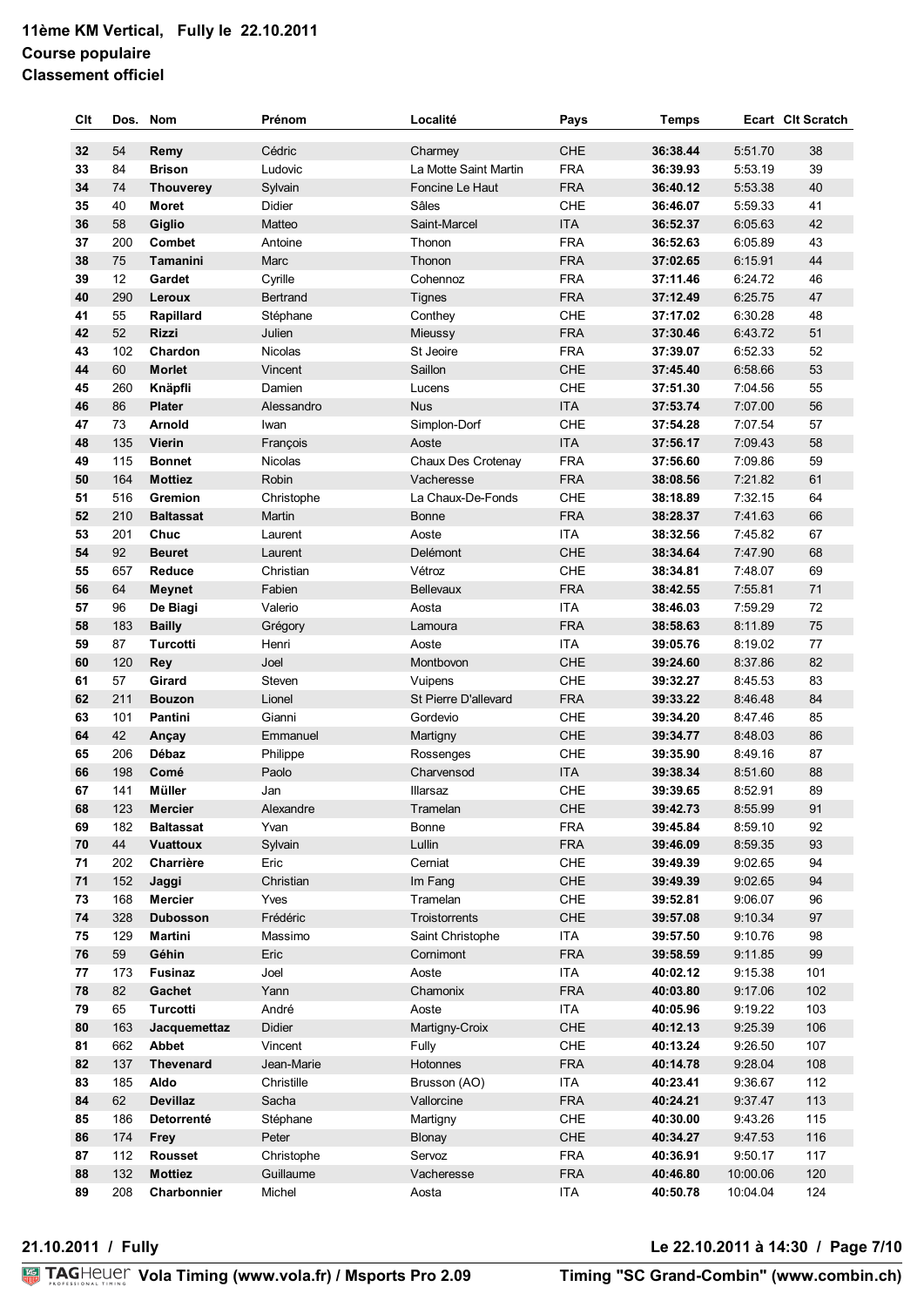| Clt        | Dos.       | <b>Nom</b>         | Prénom          | Localité                   | Pays        | <b>Temps</b>         |                      | <b>Ecart CIt Scratch</b> |
|------------|------------|--------------------|-----------------|----------------------------|-------------|----------------------|----------------------|--------------------------|
| 90         | 280        | Gough              | Oliver          | Sallanches                 | <b>FRA</b>  | 40:51.80             | 10:05.06             | 125                      |
| 91         | 127        | Chatelard          | Lionel          | Vallorcine                 | <b>FRA</b>  | 40:58.31             | 10:11.57             | 127                      |
| 92         | 85         | Rannou             | Yannick         | Besançon                   | <b>FRA</b>  | 41:06.75             | 10:20.01             | 130                      |
| 93         | 310        | Carrara            | Loris           | Aoste                      | <b>ITA</b>  | 41:17.30             | 10:30.56             | 135                      |
| 94         | 329        | <b>Drouet</b>      | Flavien         | Vacheresse                 | <b>FRA</b>  | 41:26.46             | 10:39.72             | 137                      |
| 95         | 122        | Premat             | Jean François   | Morzine                    | <b>FRA</b>  | 41:28.37             | 10:41.63             | 138                      |
| 96         | 98         | Cosson             | <b>Baptiste</b> | Annecy                     | <b>FRA</b>  | 41:29.50             | 10:42.76             | 139                      |
| 97         | 232        | Vanderperre        | Denis           | Kastanienbaum              | <b>FRA</b>  | 41:32.39             | 10:45.65             | 141                      |
| 98         | 195        | <b>Grosjacques</b> | Henri           | Brusson (AO)               | <b>ITA</b>  | 41:34.21             | 10:47.47             | 143                      |
| 99         | 464        | <b>Maillard</b>    | Ludovic         | Orsieres                   | CHE         | 41:40.11             | 10:53.37             | 145                      |
| 100        | 165        | <b>Imoberdorf</b>  | Charly          | Münster                    | CHE         | 41:57.52             | 11:10.78             | 151                      |
| 101        | 268        | <b>Thollon</b>     | Ronan           | Manigod                    | <b>FRA</b>  | 42:02.69             | 11:15.95             | 155                      |
| 102        | 126        | Chavanne           | Joris           | Orcier                     | <b>FRA</b>  | 42:05.58             | 11:18.84             | 156                      |
| 103        | 311        | <b>Campese</b>     | Stefano         | Courmailleures             | <b>ITA</b>  | 42:07.04             | 11:20.30             | 157                      |
| 104        | 36         | Cazzanelli         | Francois        | Valtourneche               | <b>ITA</b>  | 42:08.33             | 11:21.59             | 160                      |
| 105        | 241        | <b>Tetaz</b>       | Joel            | Cluses                     | <b>FRA</b>  | 42:13.34             | 11:26.60             | 167                      |
| 106        | 391        | Rey                | Ludovic         | <b>Bernex</b>              | <b>FRA</b>  | 42:16.44             | 11:29.70             | 171                      |
| 107        | 400        | <b>Neveux</b>      | Julien          | Mouthe                     | <b>FRA</b>  | 42:18.02             | 11:31.28             | 172                      |
| 108        | 203        | <b>Deperraz</b>    | Stéphane        | Magland                    | <b>FRA</b>  | 42:19.51             | 11:32.77             | 174                      |
| 109        | 66         | <b>Tissot</b>      | Christophe      | Montlebon                  | <b>FRA</b>  | 42:30.09             | 11:43.35             | 178                      |
| 110        | 207        | Charpigny          | Hugo            | Lully                      | <b>FRA</b>  | 42:32.87             | 11:46.13             | 180                      |
| 111        | 404        | <b>Vincent</b>     | Benoit          | Saint Sixt                 | <b>FRA</b>  | 42:34.34             | 11:47.60             | 181                      |
| 112        | 177        | <b>Douté</b>       | Guillaume       | Steige                     | <b>FRA</b>  | 42:39.05             | 11:52.31             | 182                      |
| 113        | 79         | Oreiller           | David           | Rhemes-Notre-Dame          | <b>ITA</b>  | 42:39.92             | 11:53.18             | 183                      |
| 114        | 148        | Carlo              | Christille      | Ayas (AO)                  | <b>ITA</b>  | 42:40.19             | 11:53.45             | 184                      |
| 115        | 375        | <b>Tourscher</b>   | Marc            | <b>Tignes</b>              | <b>FRA</b>  | 42:54.73             | 12:07.99             | 188                      |
| 116        | 586        | <b>Muzeaux</b>     | Yanis           | St-Martin                  | CHE         | 42:57.55             | 12:10.81             | 190                      |
| 117        | 314        | <b>Buchs</b>       | Eric            | Riaz                       | CHE         | 42:58.57             | 12:11.83             | 191                      |
| 118        | 150        | Lamon              | Romain          | Sion                       | CHE         | 43:04.98             | 12:18.24             | 197                      |
| 119        | 440        | Champon            | Christophe      | Le Freney D'oisans         | <b>FRA</b>  | 43:16.41             | 12:29.67             | 203                      |
| 120        | 192        | Hocquart           | Jean Brice      | Nancy                      | <b>FRA</b>  | 43:23.81             | 12:37.07             | 204                      |
| 121        | 327        | Giovanelli         | Eder            | Ascona                     | CHE         | 43:24.09             | 12:37.35             | 205                      |
| 122<br>123 | 457<br>316 | Gonus<br>Hasler    | Alain           | Sierre<br>Blatten/Lötschen | CHE<br>CHE  | 43:24.86             | 12:38.12<br>12:44.25 | 207<br>209               |
| 124        | 204        | <b>Délèze</b>      | Tissi<br>Julien | Basse-Nendaz               | CHE         | 43:30.99<br>43:32.59 | 12:45.85             | 210                      |
| 125        | 248        | Pochon             | Patrick         | Monthey                    | CHE         | 43:32.71             | 12:45.97             | 211                      |
| 126        | 187        | <b>Darbellay</b>   | François        | Liddes                     | ${\sf CHE}$ | 43:38.66             | 12:51.92             | 212                      |
| 127        | 46         | Vibert             | Jerome          | Areches                    | <b>FRA</b>  | 43:38.70             | 12:51.96             | 213                      |
| 128        | 313        | <b>Burtin</b>      | Elie            | <b>Cranves Sales</b>       | <b>FRA</b>  | 43:46.98             | 13:00.24             | 215                      |
| 129        | 337        | Dall'Agnolo        | Joël            | Troistorrents              | CHE         | 43:52.58             | 13:05.84             | 218                      |
| 130        | 496        | <b>Bachelard</b>   | Jérôme          |                            | CHE         | 43:55.19             | 13:08.45             | 219                      |
| 131        | 121        | Produit            | Timothée        | Leytron                    | <b>CHE</b>  | 44:07.76             | 13:21.02             | 222                      |
| 132        | 368        | <b>Stella</b>      | Alessandro      | Aoste                      | <b>ITA</b>  | 44:11.06             | 13:24.32             | 226                      |
| 133        | 344        | <b>Pellissier</b>  | Sébastien       | Fully                      | CHE         | 44:19.51             | 13:32.77             | 229                      |
| 134        | 288        | Limat              | Eric            | Neyruz                     | CHE         | 44:20.31             | 13:33.57             | 230                      |
| 135        | 167        | Perrier            | Laurent         | Taninges                   | <b>FRA</b>  | 44:37.65             | 13:50.91             | 238                      |
| 136        | 540        | <b>Cantele</b>     | Michel          | Courmayeur                 | <b>ITA</b>  | 44:38.37             | 13:51.63             | 239                      |
| 137        | 426        | Jamelin            | Tom             | Annemasse                  | <b>FRA</b>  | 44:41.55             | 13:54.81             | 241                      |
| 138        | 427        | Hugon              | Freddy          | Martigny-Croix             | CHE         | 44:45.86             | 13:59.12             | 242                      |
| 139        | 318        | Gay                | Jean Philippe   | Villard Saint Sauveur      | <b>FRA</b>  | 44:48.57             | 14:01.83             | 244                      |
| 140        | 270        | Petit-Jean         | Etienne         | Vacheresse                 | <b>FRA</b>  | 44:57.50             | 14:10.76             | 247                      |
| 141        | 412        | Petoud             | Nicolas         | Ravoire                    | CHE         | 45:01.48             | 14:14.74             | 250                      |
| 142        | 531        | <b>Abbet</b>       | Olivier         | Fully                      | CHE         | 45:10.30             | 14:23.56             | 252                      |
| 143        | 334        | Delatouche         | Nicolas         | Grenoble                   | <b>FRA</b>  | 45:15.74             | 14:29.00             | 254                      |
| 144        | 249        | Simon              | Stefan          | Leytron                    | CHE         | 45:23.34             | 14:36.60             | 258                      |
| 145        | 315        | <b>Bianco</b>      | François        | Conthey                    | CHE         | 45:24.87             | 14:38.13             | 259                      |
| 146        | 349        | <b>Bétrisey</b>    | Mathias         | Crans-Montana              | CHE         | 45:28.31             | 14:41.57             | 261                      |
| 147        | 394        | Pitteloud          | Jérémie         | Sion                       | CHE         | 45:33.12             | 14:46.38             | 262                      |

#### **21.10.2011 / Fully Le 22.10.2011 à 14:30 / Page 8/10**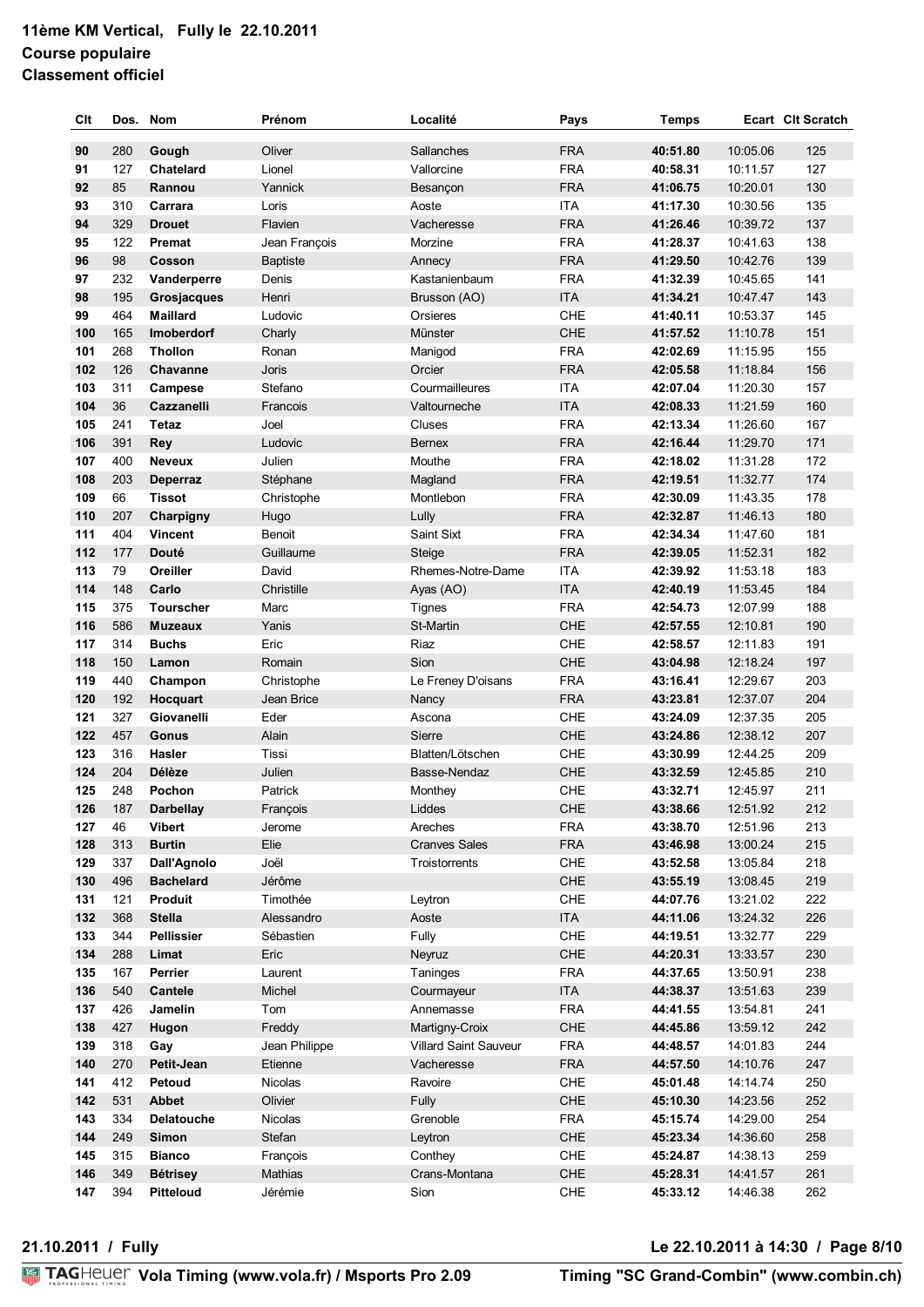| Clt        |            | Dos. Nom                     | Prénom            | Localité                    | Pays                     | <b>Temps</b>         |                      | Ecart Clt Scratch |
|------------|------------|------------------------------|-------------------|-----------------------------|--------------------------|----------------------|----------------------|-------------------|
| 148        | 378        | Uroni                        | Jean              | Aymavilles                  | <b>ITA</b>               | 45:35.17             | 14:48.43             | 263               |
| 149        | 395        | Piard                        | Guillaume         | Fontaine                    | <b>FRA</b>               | 45:43.34             | 14:56.60             | 266               |
| 150        | 193        | Herpe                        | Jean-Guillaume    | St Julien En Gvs            | <b>FRA</b>               | 45:55.29             | 15:08.55             | 269               |
| 151        | 312        | <b>Buthey</b>                | Stéphane          | Fully                       | CHE                      | 46:13.59             | 15:26.85             | 274               |
| 152        | 209        | <b>Cerise</b>                | Edy               | Allein Aosta                | <b>ITA</b>               | 46:20.25             | 15:33.51             | 279               |
| 153        | 346        | <b>Morlet</b>                | Francois          | Marnaz                      | <b>FRA</b>               | 46:21.94             | 15:35.20             | 280               |
| 154        | 450        | Aymon                        | Adrien            | <b>Bussigny</b>             | CHE                      | 46:28.78             | 15:42.04             | 284               |
| 155        | 407        | <b>Monticone</b>             | Alberto           | Sordevolo                   | <b>ITA</b>               | 46:30.64             | 15:43.90             | 285               |
| 156        | 330        | <b>Droguet</b>               | Michael           | Chailly / Montreux          | CHE                      | 46:31.54             | 15:44.80             | 286               |
| 157        | 235        | <b>Berrez</b>                | Jean Pierre       | Etival                      | <b>FRA</b>               | 46:32.66             | 15:45.92             | 287               |
| 158        | 459        | Gard                         | Daniel            | Martigny                    | CHE                      | 46:41.81             | 15:55.07             | 290               |
| 159        | 116        | <b>Boillat</b>               | Jean-Christophe   | Lausanne                    | CHE                      | 46:48.51             | 16:01.77             | 293               |
| 160        | 589        | Marchand                     | Michel            | Montalieu Vercieu           | <b>FRA</b>               | 46:57.81             | 16:11.07             | 296               |
| 161        | 563        | Andre                        | Daniele           | Aoste                       | <b>ITA</b>               | 47:05.75             | 16:19.01             | 297               |
| 162        | 89         | <b>Brantschen</b>            | Mario             | St.Niklaus                  | CHE                      | 47:11.32             | 16:24.58             | 299               |
| 163        | 560        | <b>Biselx</b>                | Fabrice           | Orsieres                    | <b>CHE</b>               | 47:11.60             | 16:24.86             | 300               |
| 164        | 340        | <b>Brodard</b>               | Jean-François     | Treyvaux                    | CHE                      | 47:16.96             | 16:30.22             | 305               |
| 165        | 251        | Sierro                       | Gilles            | Hérémence                   | CHE                      | 47:20.38             | 16:33.64             | 306               |
| 166        | 488        | <b>Barrel</b>                | Ivan              | Aoste                       | <b>ITA</b>               | 47:26.18             | 16:39.44             | 309               |
| 167        | 178        | <b>Dornier</b>               | Clément           | Pontarlier                  | <b>FRA</b>               | 47:29.72             | 16:42.98             | 310               |
| 168        | 286        | Auger                        | Jerome            | <b>Blagnac</b>              | <b>FRA</b>               | 47:40.30             | 16:53.56             | 316               |
| 169        | 436        | Chervaz                      | Gilles            | Collombey                   | CHE                      | 47:45.54             | 16:58.80             | 319               |
| 170        | 453        | <b>Besson</b>                | Richard           | <b>Bellevaux</b>            | <b>FRA</b>               | 48:13.64             | 17:26.90             | 325               |
| 171        | 431        | Grossrieder                  | Fabrice           | Villarsel-Le-Gibloux        | CHE                      | 48:22.12             | 17:35.38             | 332               |
| 172        | 381        | <b>Duclocher</b>             | Jérome            | Miribel                     | <b>FRA</b>               | 48:28.64             | 17:41.90             | 335               |
| 173<br>174 | 151<br>452 | Jullien                      | Sebastien         | Villeurbanne                | <b>FRA</b>               | 48:38.00             | 17:51.26             | 340               |
| 175        | 432        | Arcaro                       | Gianluca          | Aosta                       | <b>ITA</b><br><b>FRA</b> | 48:38.37             | 17:51.63             | 341<br>343        |
| 176        | 509        | <b>Debalme</b><br><b>Top</b> | Fabien<br>Julien  | Annecy Le Vieux<br>Marnaz   | <b>FRA</b>               | 48:40.17<br>48:49.66 | 17:53.43<br>18:02.92 | 346               |
| 177        | 373        | Saudan                       | Fabrice           | Ravoire                     | CHE                      | 48:49.69             | 18:02.95             | 347               |
| 178        | 379        | <b>Farinet</b>               | Stefano           | Aoste                       | <b>ITA</b>               | 48:50.52             | 18:03.78             | 348               |
| 179        | 403        | Vouillamoz                   | Alexandre         | Martigny                    | CHE                      | 49:07.97             | 18:21.23             | 352               |
| 180        | 469        | <b>Barrau</b>                | Cédric            | Passy                       | <b>FRA</b>               | 49:11.88             | 18:25.14             | 353               |
| 181        | 493        | <b>Pellissier</b>            | Yari              | Aoste                       | <b>ITA</b>               | 49:20.89             | 18:34.15             | 355               |
| 182        | 430        | Gueze                        | Frédéric          | <b>Chatillon-Sur-Cluses</b> | <b>FRA</b>               | 49:26.42             | 18:39.68             | 356               |
| 183        | 465        | Lehnert                      | Jonathan          | Thoiry                      | <b>FRA</b>               | 49:47.69             | 19:00.95             | 361               |
| 184        |            | 595 Vergeron                 | Patrik            | Roisan                      | <b>ITA</b>               | 49:48.99             | 19:02.25             | 363               |
| 185        | 377        | Zabloz                       | Vincent           | Réchy                       | CHE                      | 49:56.57             | 19:09.83             | 366               |
| 186        | 293        | <b>Thibaulot</b>             | Laurent           |                             | <b>FRA</b>               | 50:02.85             | 19:16.11             | 369               |
| 187        | 578        | <b>Daniele</b>               | Rezzaro           | Roisan                      | <b>ITA</b>               | 50:21.34             | 19:34.60             | 372               |
| 188        | 449        | <b>Badertscher</b>           | <b>Nicolas</b>    | Chéserex                    | CHE                      | 50:57.95             | 20:11.21             | 378               |
| 189        | 321        | Fragnière                    | Nicolas           | Neirivue                    | <b>CHE</b>               | 50:57.96             | 20:11.22             | 379               |
| 190        | 543        | Grenno                       | Raphael           | Vernier                     | CHE                      | 50:58.57             | 20:11.83             | 380               |
| 191        | 561        | <b>Besson</b>                | Hervé             | <b>Bellevaux</b>            | <b>FRA</b>               | 51:09.66             | 20:22.92             | 384               |
| 192        | 503        | Mercier                      | Cédric            | Evilard                     | CHE                      | 51:12.52             | 20:25.78             | 386               |
| 193        | 287        | Malavolti                    | Corrado           | Aoste                       | <b>ITA</b>               | 51:16.82             | 20:30.08             | 387               |
| 194        | 659        | Farquet                      | Jean-Paul         | Orsières                    | CHE                      | 51:20.56             | 20:33.82             | 388               |
| 195        | 434        | <b>Crettaz</b>               | Olivier           | Vétroz                      | CHE                      | 51:24.99             | 20:38.25             | 389               |
| 196        | 555        | <b>Colsenet</b>              | Sébastien         | Genève                      | CHE                      | 51:47.34             | 21:00.60             | 391               |
| 197        | 568        | Petey                        | Patrick           | Valpelline                  | <b>ITA</b>               | 51:50.63             | 21:03.89             | 392               |
| 198        | 572        | <b>Emery</b>                 | Emmanuel          | Fully                       | CHE                      | 52:02.78             | 21:16.04             | 397               |
| 199<br>200 | 289<br>408 | Hippenstiel<br><b>Monnet</b> | Christian<br>Fred | Thun<br>Iserables           | CHE<br>CHE               | 52:08.29             | 21:21.55             | 399<br>400        |
| 201        | 487        | <b>Bernard</b>               | Thomas            | Saint Martin La Porte       | <b>FRA</b>               | 52:13.52<br>52:16.67 | 21:26.78<br>21:29.93 | 401               |
| 202        | 594        | Bestazzoni                   | Claude            | Martigny                    | CHE                      | 52:34.97             | 21:48.23             | 404               |
| 203        | 413        | Loups                        | Mathieu           | Laveline devant Bruyères    | <b>FRA</b>               | 52:39.15             | 21:52.41             | 405               |
| 204        | 384        | <b>Devènes</b>               | Grégory           | Nendaz                      | CHE                      | 53:06.05             | 22:19.31             | 410               |
| 205        | 504        | <b>Mascaro</b>               | Jeremy            | Aoste                       | ITA                      | 53:13.70             | 22:26.96             | 414               |
|            |            |                              |                   |                             |                          |                      |                      |                   |

#### **21.10.2011 / Fully Le 22.10.2011 à 14:30 / Page 9/10**